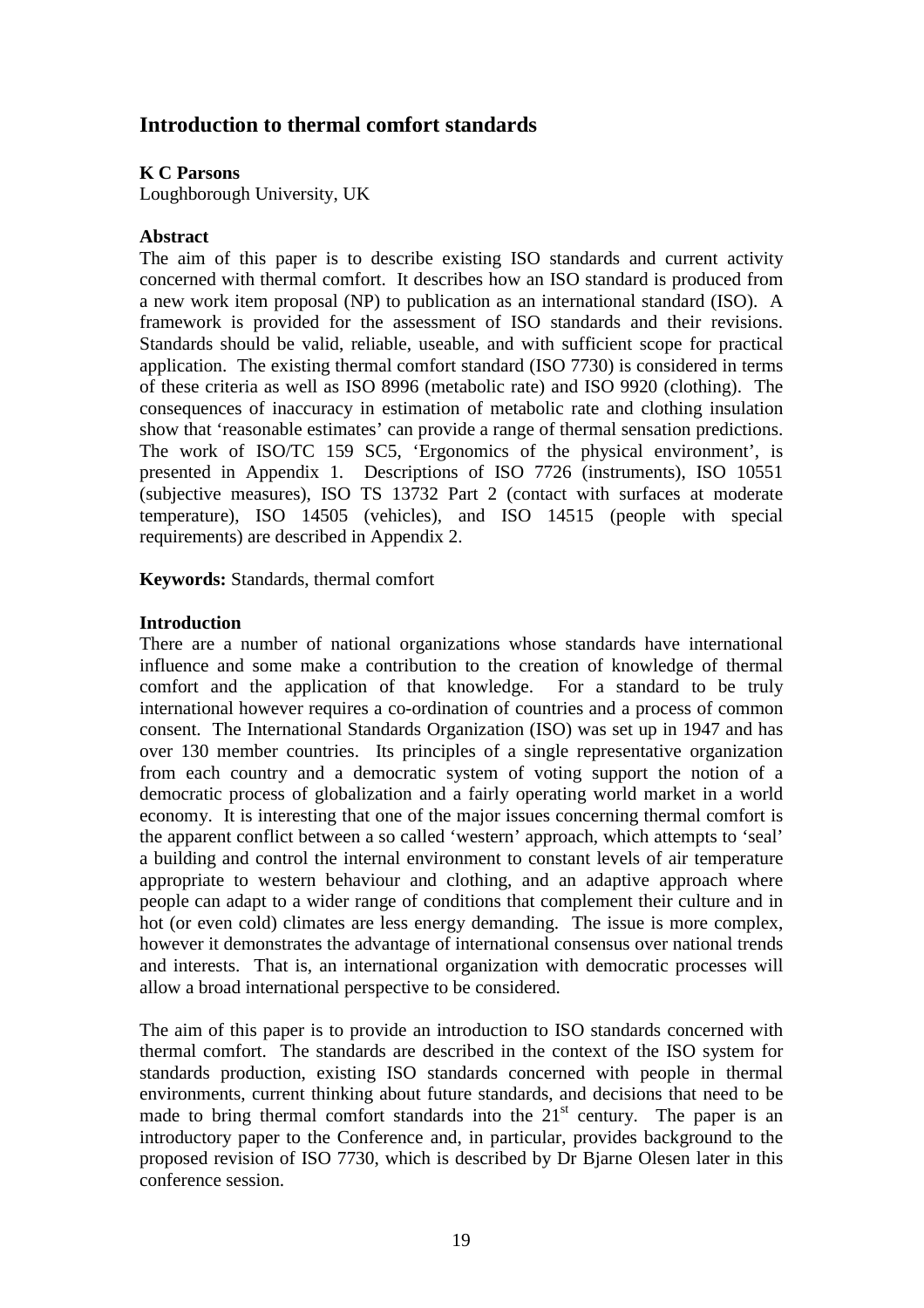## **How is an ISO standard produced?**

ISO standards are produced by experts from participating countries (P - members) according to agreed rules and a system of voting. There is a six-stage process from the initial idea for a standard to its final publication. This is shown in Table 1.

| <b>Stage</b>                                                                             | <b>Process</b>                                                                                  | <b>Document</b>                                                                        |  |  |
|------------------------------------------------------------------------------------------|-------------------------------------------------------------------------------------------------|----------------------------------------------------------------------------------------|--|--|
|                                                                                          | New work item proposal (TC, SC, WG, national,                                                   | New Proposal (NP)                                                                      |  |  |
|                                                                                          | regional, organization, individual)                                                             | (Enquiry/Voting)                                                                       |  |  |
| $\overline{2}$                                                                           | Building expert consensus (WG)                                                                  | <b>Working Document</b><br>(WD)                                                        |  |  |
| 3                                                                                        | Consensus building across countries (TC, SC, WG)                                                | <b>Committee Draft</b><br>(CD)<br>(Enquiry/Voting)                                     |  |  |
| $\overline{4}$                                                                           | Integration of comments and preparation of Draft<br>International Standard (WG)                 | <b>Draft International</b><br>Standard (DIS)<br>(Enquiry/Voting)                       |  |  |
| 5                                                                                        | Integration of editorial comments and preparation of<br>Final Draft International Standard (WG) | <b>Final Draft</b><br>International<br>Standard (FDIS)<br>(Enquiry and Yes/No<br>vote) |  |  |
| 6                                                                                        | Preparation of International Standard (Secretariat)                                             | International<br>Standard (ISO)                                                        |  |  |
| Key:<br>$WG = Working Group ISO/TC 159 SC5 WG1 Ergonomics of the Thermal$<br>Environment |                                                                                                 |                                                                                        |  |  |

**Table 1**: Six-stage process to the production of an International Standard (ISO)

Convener: Dr Bjarne Olesen, Denmark

SC = Sub-Committee ISO/TC 159 SC5 *Ergonomics of the Physical Environment*

Chairman: Professor Ken Parsons, UK; Secretariat BSI: Dr Sina Talal

TC = Technical Committee ISO/TC 159 *Ergonomics*

Chairman: Wolfgang Schultetus, Germany; Secretariat DIN: Norbert Breutmann

A thermal comfort standard is proposed (by a working group, committee or other) and supported by a document that explains the requirement, the rationale and the scope of the proposed standard. The sub-committee (ISO/TC 159 SC5) then considers the proposal and submits it for international voting. On acceptance and an indication that sufficient  $( \geq 5)$  member countries will participate in the work, the sub-committee allocates the work to a working group (ISO/TC 159 SC5 WG1). The working group identifies a project leader who develops working documents with advice and comments from the international experts under the guidance and co-ordination of the convener. A proposal to revise a standard would also be considered as a new proposal. All standards are reviewed every five years and, in the case of ISO 7730, it was considered that significant developments had taken place since its adoption and that a revision was required. The work was allocated by ISO/TC 159 SC5 to its working group on thermal environments (ISO/TC 159 SC5 WG1) with Dr Bjarne Olesen as project leader. Working documents have been produced and discussed at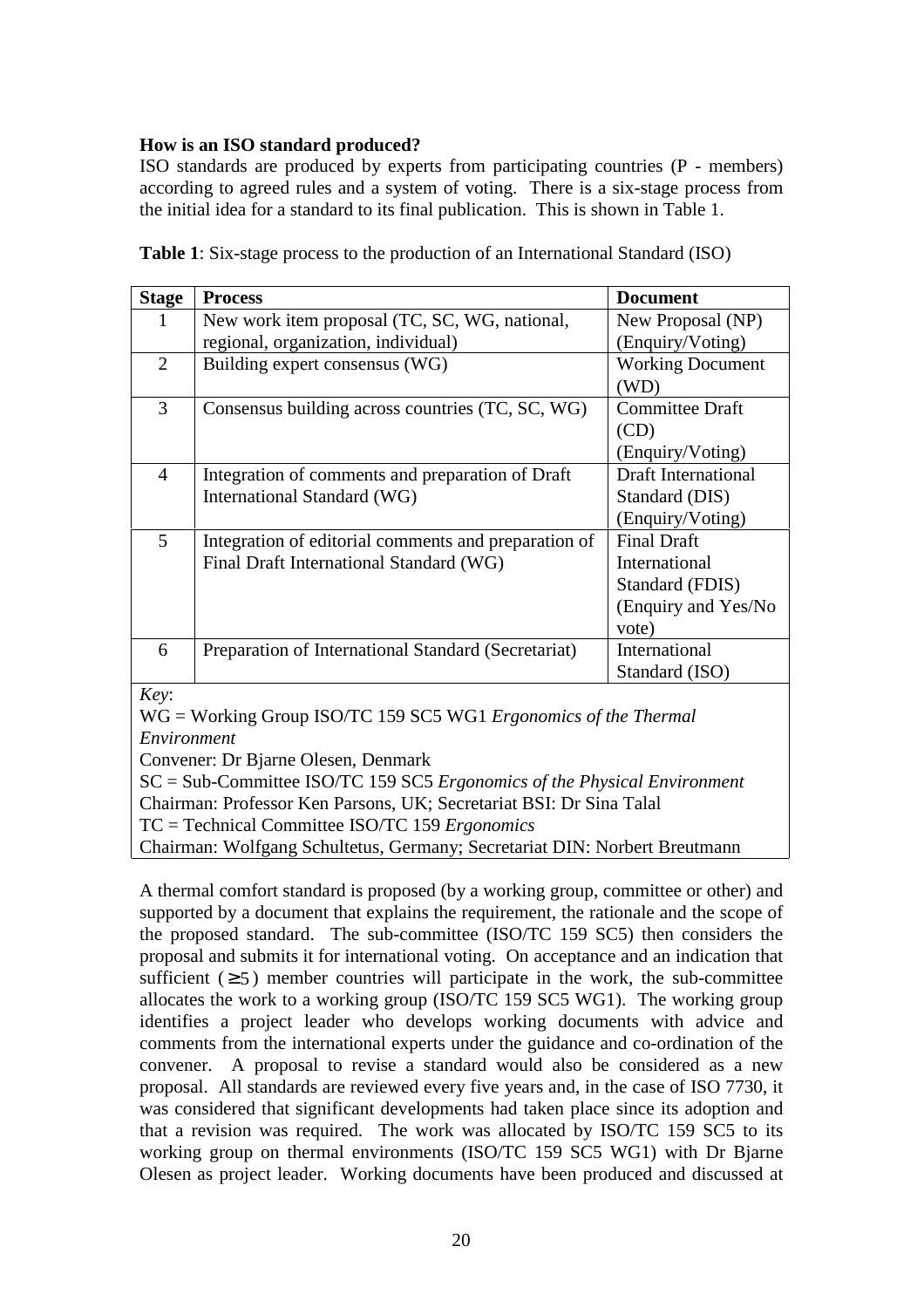meetings in Paris, Yokohama, Barcelona, Copenhagen and London. The document is now proposed as a Committee Draft (ISO CD 7730). It is important at this stage to have full international discussion about technical content so that the draft standard can be modified to allow consensus (approval of two thirds of the P members voting).

The Committee Draft (ISO CD 7730) is circulated to member countries who will circulate it within their country and provide comments and a vote. Five months is allowed for voting, providing a deadline of around July 2001 for ISO CD 7730. If accepted, the working group (ISO/TC 159 SC5 WG1) will respond to comments and revise the document accordingly. It is likely that this will take place during the working group meeting in Naples, September 2001. A Draft International Standard (ISO DIS 7730) will then be produced, circulated for voting and comments, and revised to form a Final Draft International Standard (ISO FDIS 7730). This will be subjected to a Yes/No vote and, if accepted, published as ISO 7730, probably in 2003.

#### **ISO Standards: Ergonomics of the Physical Environment**

The following describes the current ISO Ergonomics standards and activity concerned with thermal comfort. For more detail on Ergonomics and standardization the reader is referred to a Special Issue of the journal, Applied Ergonomics – Vol. 26, No 4, August 1995.

International Standards in Ergonomics have been developed since 1974 when ISO/TC 159 was established at the request of the International Ergonomics Association (IEA). Sub-committee ISO/TC 159 SC5 *Ergonomics of the Physical Environment* was established at the same time and is responsible for over 30 work items which are requests, by international voting, to produce a standard. The sub-committee has three working groups that develop the standards. These are concerned with thermal environments, lighting and danger signals and communication in noisy environments. Countries involved are Australia, Belgium, Czech Republic, Denmark, Finland, France, Germany, Italy, Japan, Korea, Mexico, Netherlands, Poland, Slovakia, Sweden, Thailand, UK, and USA. Some countries are more active than others, with some taking an observer role. A list of published standards and current work is provided in Appendix 1.

Standards concerned with thermal comfort are produced by ISO/TC 159 SC5 WG1. The main thermal comfort standard is ISO 7730 which is based upon the Predicted Mean Vote (PMV) and Predicted Percentage of Dissatisfied (PPD) thermal comfort indices (Fanger, 1970). It also provides methods for the assessment of local discomfort caused by draughts, asymmetric radiation and temperature gradients. Other thermal comfort standards include a technical specification, thermal comfort for people with special requirements (ISO TS 14415), responses on contact with surfaces at moderate temperature (ISO 13732, Part 2), and thermal comfort in vehicles (ISO 14505, Parts 1 to 4). Standards that support thermal comfort assessment include ISO 7726 (measuring instruments), ISO 8996 (estimate of metabolic heat production), ISO 9920 (estimation of clothing properties), and ISO 10551 (subjective assessment methods).

#### **Present position and future options for ISO thermal comfort standards**

ISO thermal comfort standards should provide the best internationally agreed methods and data available. They can be judged on a number of criteria as discussed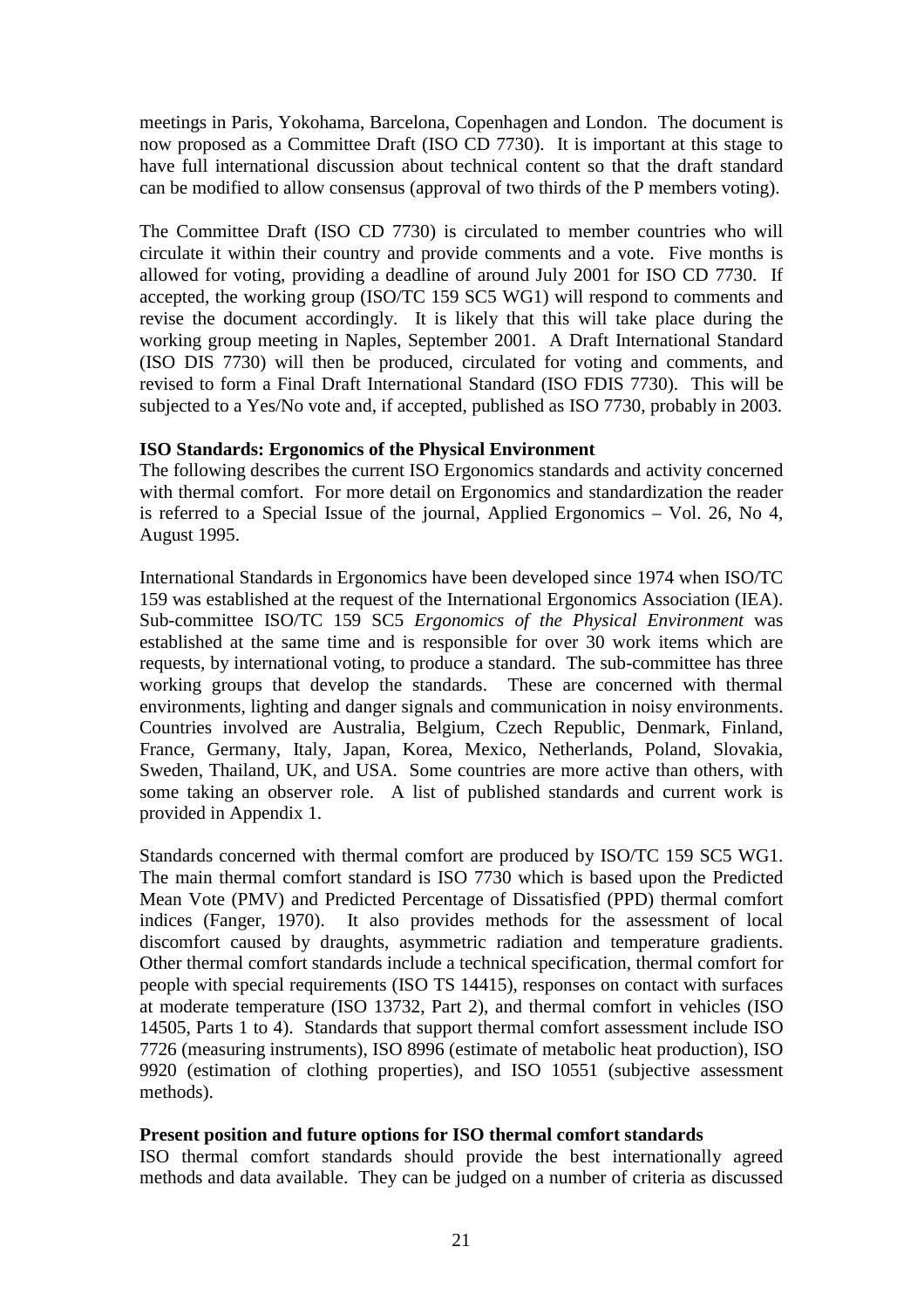by Parsons (in Delleman *et al*, 2000). ISO standards should be **valid**, **reliable** and **useable** with sufficient **scope** for practical application.

- **Validity** is concerned with whether the assessment method or prediction accurately represents the phenomenon of interest. For example, does an index that predicts thermal comfort accurately predict the thermal comfort perceived by people?
- **Reliability** is concerned with whether a standard used to assess thermal comfort would give the same prediction if repeatedly used to assess exactly the same conditions. If a procedure is ambiguous or non-specific (where to measure, what to measure, when to measure, etc.), it will reduce reliability. Note that reliability does not imply validity but validity *does* imply reliability.
- **Usability** is concerned with whether the users of a standard can use it correctly. A standard may be valid and reliable but if it is not presented such that the users can use it, it will be limited in its application.

There are, of course, other criteria for assessing measurement methods (e.g. sensitivity - the standard needs to be able to distinguish between conditions of interest where a practical difference exists), however the three criteria above will be considered in this paper. Thermal comfort standards can therefore be judged in terms of the above criteria, as can revisions of standards. Criticisms and future options for standards can also be considered in terms of these criteria.

## **ISO 7730 Moderate thermal environments – Determination of the PMV and PPD indices and specification of the conditions for thermal comfort**

This standard describes the PMV (Predicted Mean Vote) and PPD (Predicted Percentage Dissatisfied) indices and specifies acceptable conditions for thermal comfort. The PMV predicts the mean value of the votes of a large group of people on the ISO thermal sensation scale  $(+3 = hot; +2 = warm; +1 = slightly warm; 0 =$ neutral;  $-1 =$  slightly cool;  $-2 =$  cool;  $-3 =$  cold). The PPD predicts the percentage of a large group of people likely to feel 'too warm' or 'too cool'. The indices are exactly as described by Fanger (1970). A draft rating index is provided in the standard as an equation involving air temperature, air velocity and turbulence intensity. It is applicable to mainly sedentary people wearing light clothing with a whole-body thermal sensation close to neutral. Recommended thermal comfort requirements are provided in Annex D of the standard (informative – not a formal part of the standard). This includes optimum operative temperature; vertical air temperature gradient; mean air velocity; floor temperature; and relative humidity.

#### **ISO 7730: Validity**

The PMV/PPD indices have been extensively investigated throughout the world and mostly in terms of validity. Does the PMV accurately predict the Actual Mean Vote (AMV) of people? Empirical research has led to mixed results and discussion of interpretation. Laboratory studies have often supported the validity of ISO 7730 whereas field studies have not. However, the interpretation of results often involves discussion of the sensitivity of the method to estimates of variables such as metabolic heat and clothing insulation which are difficult to estimate and, in practical situations (along with the other parameters), often vary. Other issues are concerned with the sensitivity of the method. How well can the method distinguish between comfort conditions? How well does it need to? If we achieve statistical significance between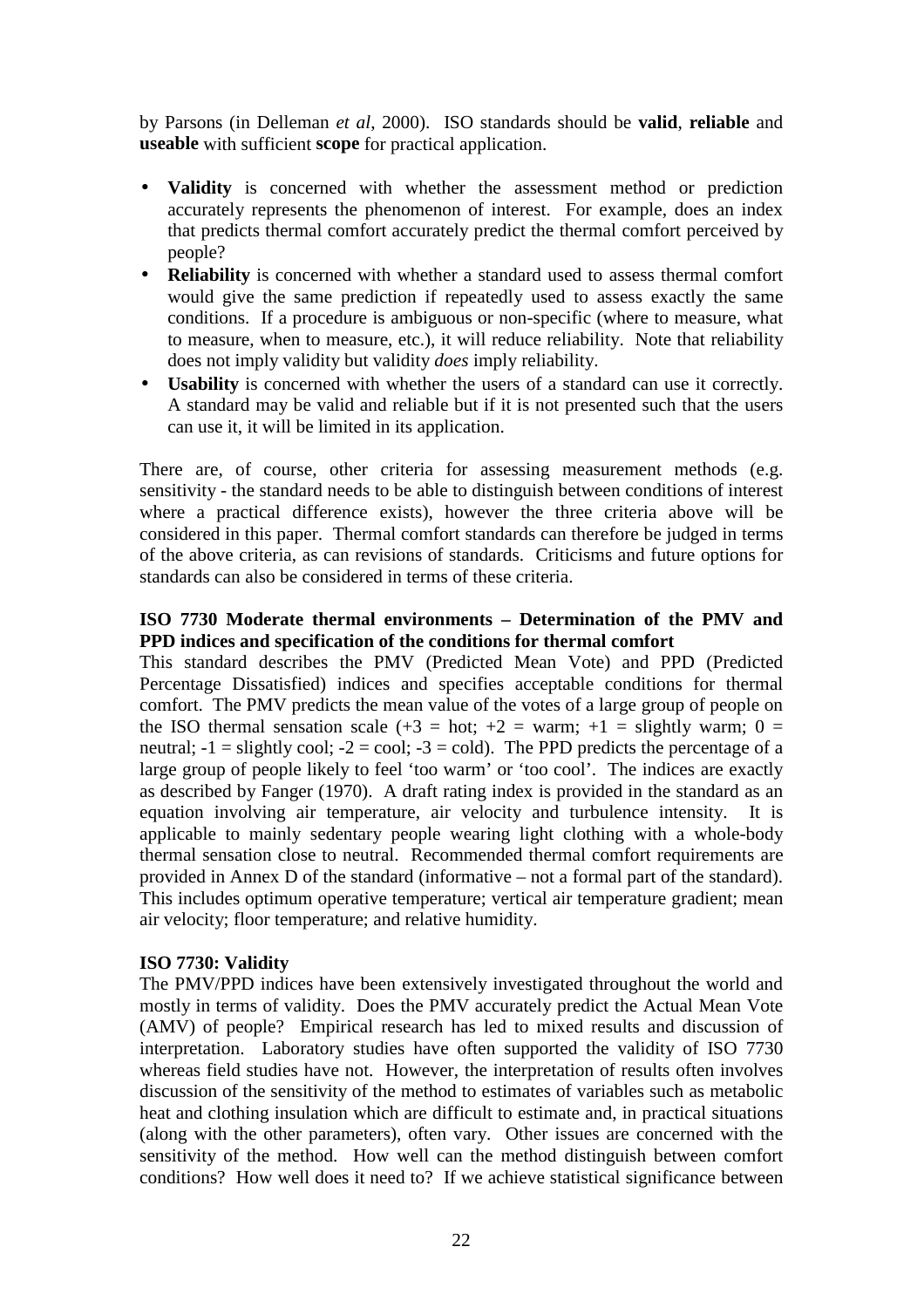AMV and PMV of 0.1 of a scale value, does this have practical significance? Practical significance will depend upon context, but what difference between AMV and PMV would encourage standards makers to revise the standard on the grounds of validity?

ISO 7730 has been criticised because of its lack of theoretical validity. The PMV/PPD indices were established in 1970. Since then there have been improvements to the human heat balance equation. There are also dynamic models of human thermoregulation that offer more accurate representations of physiological measures such as mean skin temperature and sweat rate. The prediction of sensation away from neutrality (towards warm or cool) is based upon the principle of thermal load. This has been criticised (Humphreys and Nicol, 1996). A more valid approach may be to predict deviation from neutrality using predictions of body state, such as skin temperature, sweat rate, or skin wettedness (Gagge *et al*., 1971). The question for the standards maker is do these limitations have practical significance?

Related to the validity of ISO 7730 is the validity of ISO 8996 – metabolic rate – and ISO 9920 – clothing. The estimation of metabolic heat production and clothing insulation (two parameters to which the PMV is particularly sensitive) and other properties are difficult, especially when considering practical, dynamic contexts. This raises the question as to whether a valid rational thermal index or model is possible. Why continue to improve the heat balance equation or develop thermal models when the complexity of 'reality' will undermine any improvement? The adaptive model of thermal comfort has questioned validity and this is also related to scope. The question of validity is related to how well the methods in the standard (PMV, etc.) relate to the actual thermal comfort responses of people. If people change their thermal comfort response with prevailing outside climatic conditions (for exactly the same clothing, activity and indoor climate) the standard will not respond to this and it will have reduced validity. If different populations and cultures differ in thermal comfort responses (to identical clothing, activity and indoor climate) then the standard will have reduced validity for some populations. If the standard does not include those populations in its scope (e.g. people from Africa, Asia, etc.) then the standard may be valid but should it be accepted as a universal international standard?

#### **ISO 7730: Reliability**

Defining the PMV/PPD in an international standard provides the major advantage of ensuring that when it is calculated anywhere in the world the same result will be obtained. However, if two assessments were made of identical conditions, by different users, or the same user on a different occasion, identical outcomes may not be achieved. Methods for estimating metabolic rate (ISO 8996), clothing insulation (ISO 9920), and environmental parameters (ISO 7726) will influence reliability as will ambiguities in the standard about where and when to assess the environment.

## **ISO 7730: Usability**

It is not clear who the users of ISO 7730 are intended to be and this clouds a discussion of usability. However it is probably reasonable to assume that those involved in environmental design and assessment, building services, engineering and ergonomics would be users. The PMV/PPD indices provide clear predictions of likely discomfort and dissatisfaction. It could be argued however that exactly how to measure or estimate input parameters for the model are technical and not exact.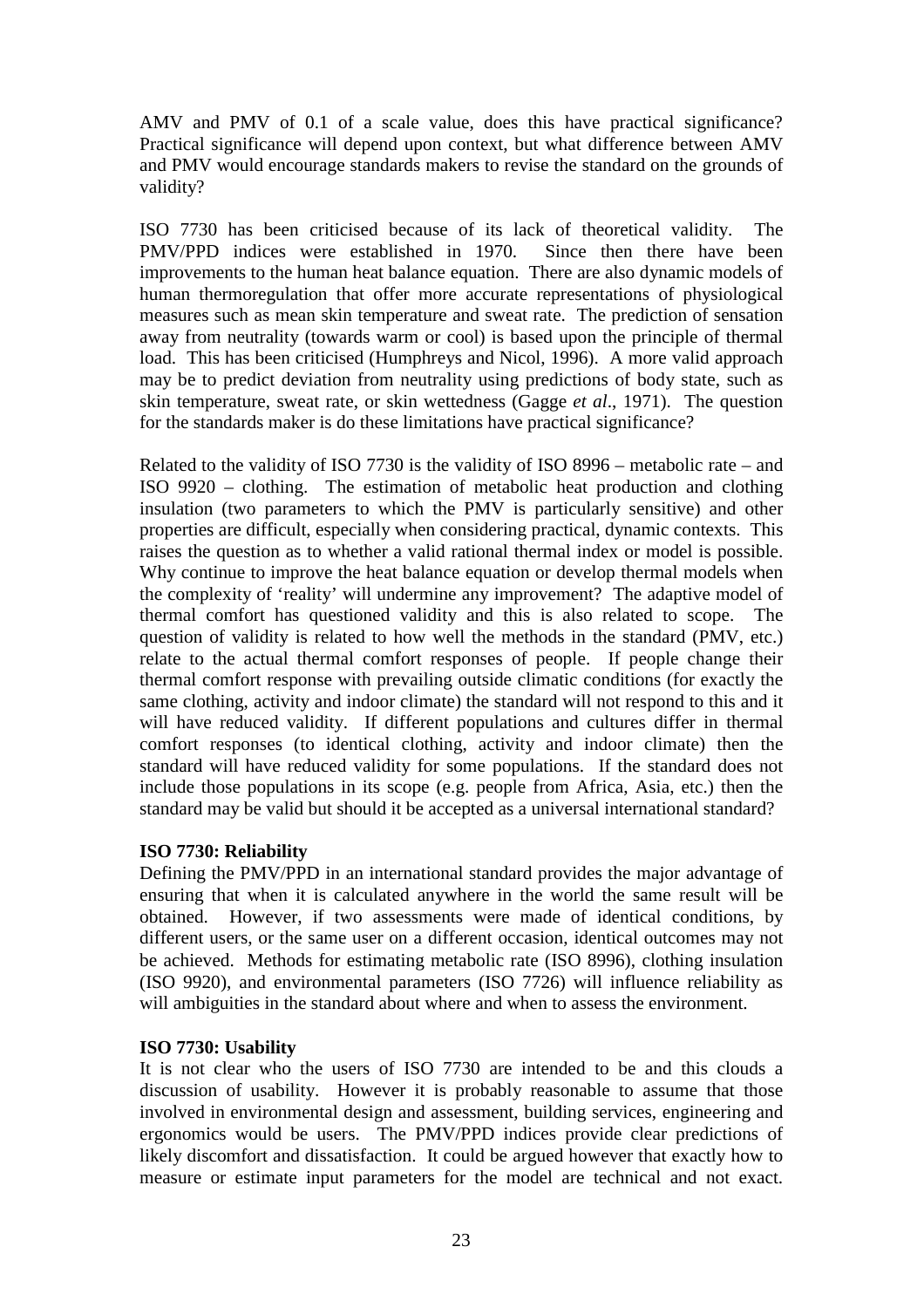Examples, in an annex to the standard, of how it can be used would aid usability. Usability testing where groups of users were observed using the standard and feedback provided would also improve the usability of the standard.

#### **ISO 7730: Scope**

The scope of a standard is concerned with to what it does and does not apply. ISO 7730 can be considered in terms of to whom it applies and over what range of environmental conditions. The PMV/PPD index was developed using North American and European people. The standard notes that deviations may occur due to ethnic and national-geographic deviations and for people who are sick or disabled. It applies to healthy men and women. Children are not considered. The standard applies to indoor environments where steady state thermal comfort or moderate deviations from comfort occur. This allows for interpretation and judgement. Does the standard apply to environments where conditions vary? Can the PMV index be used as an adaptive model as it can account for changes in clothing, activity, posture and environmental conditions? The draught rating model is limited in scope to a narrow range of conditions and for people in thermal neutrality. People who are hot or cold may respond differently from the predictions of the draught rating model.

#### **ISO 8996 Ergonomics – Determination of metabolic heat production**

This standard describes six methods for estimating metabolic heat production, an essential requirement in the use of ISO 7730 and the assessment of thermal comfort. The methods are divided into three levels according to accuracy. Level I provides tables of estimates of metabolic rate (assumed identical to metabolic heat production) for kinds of activity and occupation. This is 'rough information where the risk of error is great'. Level II presents tables of estimated metabolic rate based upon group assessment, specific activities, and measurement of heart rate. This is 'High error risk – accuracy  $\pm$  15%'. The most accurate measure ( $\pm$  5%) is a method of estimating metabolic rate by analysis of expired 'air' from the lungs (indirect calorimetry). The principle is that energy is produced from burning food in oxygen. Comparison of the oxygen content of expired air (collected in a Douglas bag or other method – a typical value will be around 16% to 18%) with that of inspired air (20%) provides the rate of oxygen used by the body. With adjustments for type of combustion (from  $CO<sub>2</sub>$ ) output) temperature and pressure, the metabolic rate can be derived from the calorific value of food. The units are presented as Watts per square metre of the body surface of a standard person (70 Kg, 1.8 m<sup>2</sup> male; 60 Kg, 1.6 m<sup>2</sup> female). For an activity, such as walking up hill, the weight of the person will be important and adjustments may need to be made.

The **validity** of ISO 8996 is, in principle, high as oxygen consumption clearly relates to energy production. However, there are limitations. How metabolic rate relates to heat production for a given activity is not clear. Heart rate is affected by a number of factors (including psychological) as well as metabolic rate. The accuracy presented is an estimate and is not justified. The use and calibration of instrumentation in indirect calorimetry is important and the estimation of metabolic heat production from tables is applicable to the context and population measured in the production of the tables. This will reduce **reliability**. There are also limitations to **scope** (e.g. to which populations does the standard apply?) and **usability** (who are the intended users and can they use it as intended?). Despite the limitations, ISO 8996 probably provides the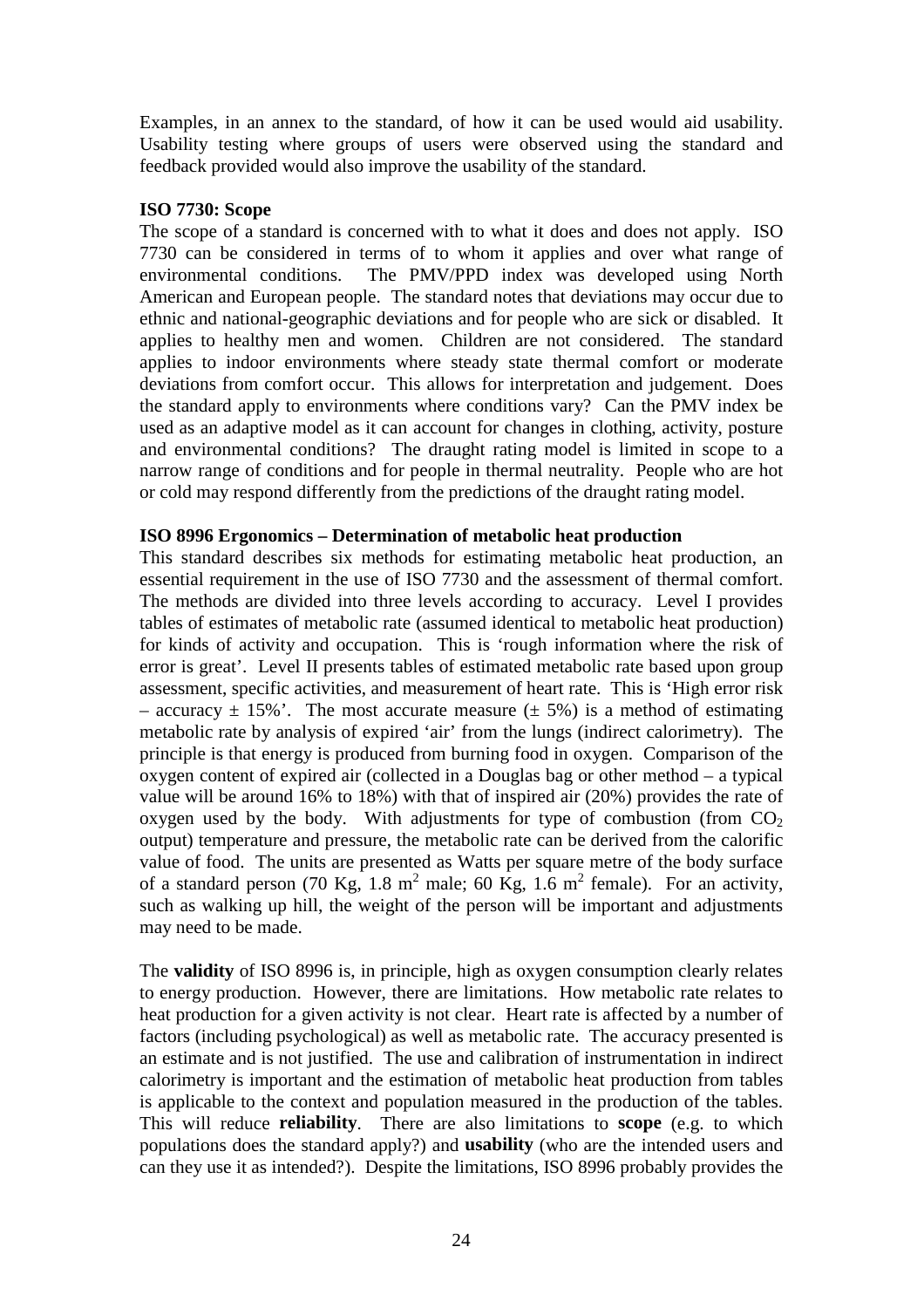best available methods and data. The importance of the estimate of metabolic rate can be demonstrated in an example calculation of the PMV for conditions: air temperature  $(t_a)$  = mean radiant temperature  $(t_r)$  = 24 °C; partial vapour pressure  $(Pa)$  $= 1000$  *Pa*; air velocity (*v*) = 0.15 *ms*<sup>-1</sup>; clothing insulation 1.0 Clo; and metabolic rate estimate of 100  $Wm^2$  provides a PMV = 0.9. However with a 15% accuracy adjustment, a metabolic rate value of 85  $Wm^2$  provides PMV = 0.7 and 115  $Wm^2$ ,  $PMV = 1.1$ .

## **ISO 9920 Ergonomics of the thermal environment – Estimation of the thermal insulation and evaporative resistance of a clothing ensemble**

ISO 9920 provides an extensive database of the thermal properties of clothing and garments. The properties are based upon measurements on heated manikins where basic (or intrinsic) thermal insulation is measured as well as vapour permeation properties of garments and ensembles. The major question of **validity** is therefore whether measurements on manikins represent the 'true dynamic' properties of clothing as worn by people. Although the influence of air penetration (and pumping) is discussed it is not sufficiently quantified in detail. The **scope** of the standard excludes the effects of absorption of water, buffering, textile comfort, rain, snow, and special protective clothing such as heated clothing. It also, 'does not deal with the separate insulation on different parts of the body and discomfort due to the asymmetry of a clothing ensemble'. The **reliability** of the manikin measures is generally considered to be high for repeated measures on the same manikin. However results may vary between manikins. How well a clothing ensemble of interest can be matched with values in the database is debatable. This is also relevant to **usability**. Another issue of usability is whether users have sufficient training in how to interpret and use the information provided.

It is important to have a view of how accurately the standard can predict clothing insulation properties. No guidance is provided on this. If we assume around  $\pm 15\%$ accuracy and combine it with metabolic rate  $(\pm 15\%$  accuracy) the results in Table 2 show how the PMV/PPD indices vary for sitting at rest in a business suit and light activity in a business suit. It can be seen that predictions of discomfort will vary within the accuracy of metabolic rate and clothing insulation estimates. Inaccuracies in estimates of environmental variables will increase this uncertainty.

| $t_a = t_r = 24$ °C; $Pa = 1000$ $Pa$ ; $v = 0.15$ $ms^{-1}$ |                |            |            |  |  |
|--------------------------------------------------------------|----------------|------------|------------|--|--|
| M                                                            | Clo            | <b>PMV</b> | <b>PPD</b> |  |  |
| $Wm^{-2}$                                                    | $m^2$ °C $W^1$ |            | $\%$       |  |  |
| 50                                                           | 0.130          | $-1.0$     | 27.7       |  |  |
| 58                                                           | 0.155          | 0.0        | 5.0        |  |  |
| 66                                                           | 0.180          | 0.4        | 8.8        |  |  |
| 85                                                           | 0.130          | 0.5        | 10.5       |  |  |
| 100                                                          | 0.155          | 0.9        | 22.6       |  |  |
| 115                                                          | 0.180          | 1.2        | 36.4       |  |  |

**Table 2**: The influence of accuracy of estimate of metabolic rate and clothing insulation on PMV and PPD values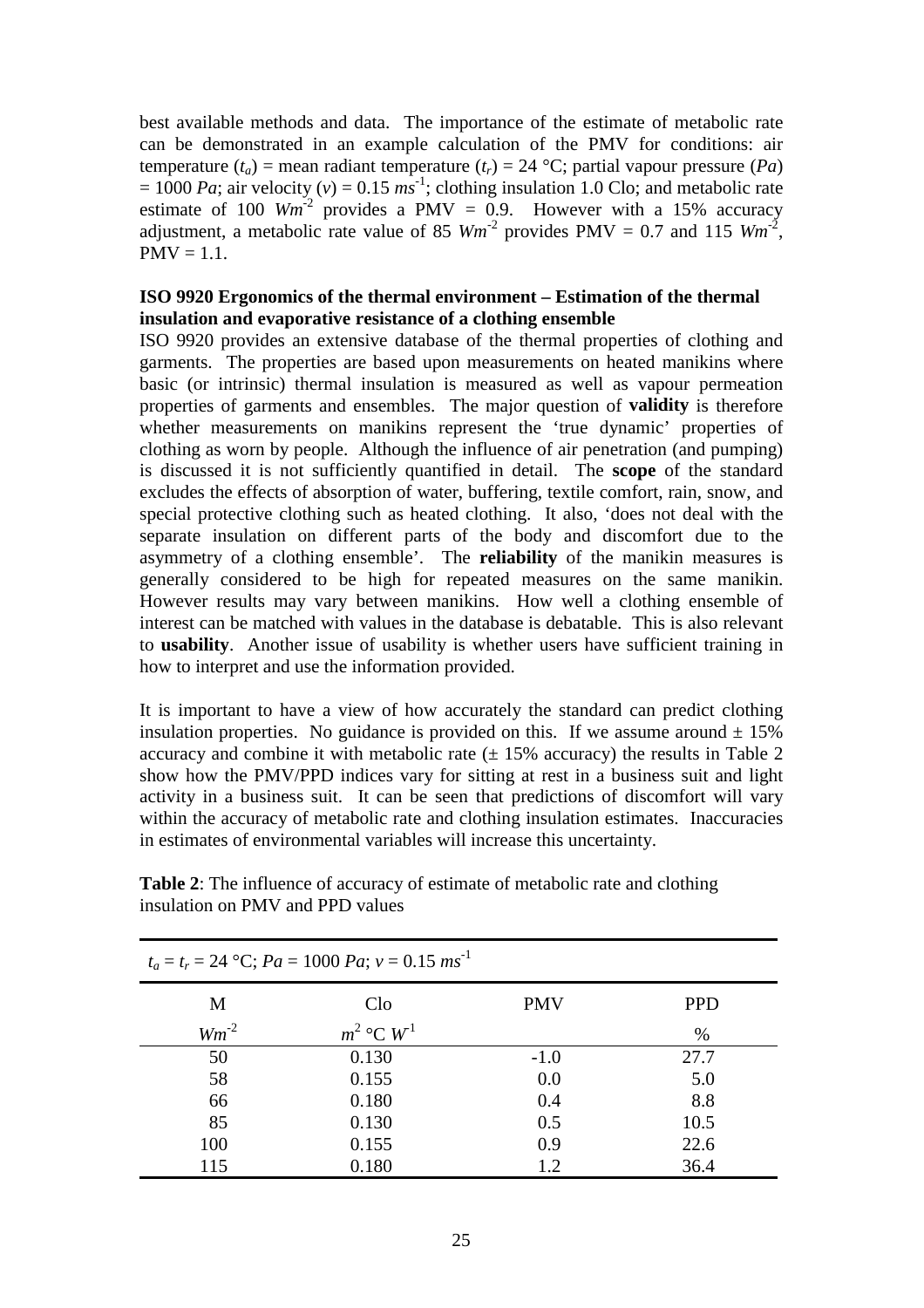### **References**

Delleman, N; Itani, T; Parsons, K C; Scheuermann, K and Stewart, T (2000), User involvement in international standardization. Proceedings of the XIVth Triennial Congress of the International Ergonomics Association and  $44<sup>th</sup>$  Annual Meeting of the Human Factors and Ergonomics Society, "Ergonomics for the New Millennium", 29<sup>th</sup> July –  $4^{th}$  August, 2000

Fanger, P O (1970), Thermal Comfort. Danish Technical Press, Copenhagen

Gagge, A P; Stolwijk, J A J and Nishi, Y (1971), An effective temperature scale based on a single model of human physiological temperature response. ASHRAE Transactions, Vol. 77, pp 247-262

Humphreys, M A and Nicol, J F (1996), Conflicting criteria for thermal sensation within the Fanger Predicted Mean Vote equation. Proceedings of CIBSE/ASHRAE Joint National Conference, Harrogate, UK,  $29<sup>th</sup>$  September –  $1<sup>st</sup>$  October 1996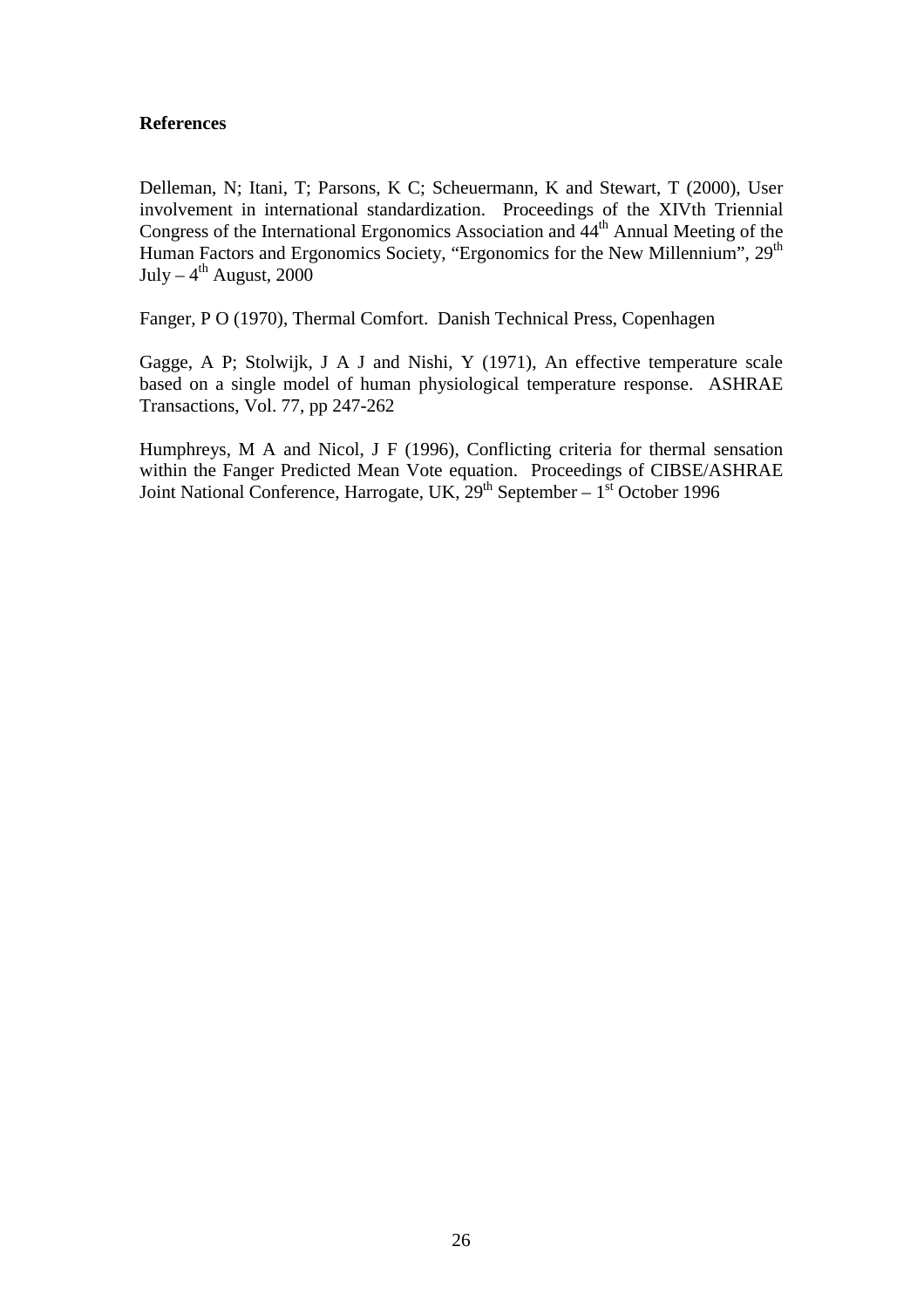## **Appendix 1**

#### **ISO TC 159 SC5 - Ergonomics of the Physical Environment: Summary of work**

 ISO TC159 SC5 produces international standards in the area of the Ergonomics of the physical environment. As this has a wide scope and standards are produced in other areas of standardization (e.g. vibration) within ergonomics this has been confined to thermal environments (WG1), lighting (WG2) and danger signals and communication in noisy environments (WG3). Working Group 1 produces standards concerned with heat stress, cold stress and thermal comfort as well as supporting standards concerned with the thermal properties of clothing and metabolic heat production due to activity. It also considers physiological measures, skin reaction to contact with hot, moderate and cold surfaces and thermal comfort requirements for people with special requirements. Working Group 2 is concerned with the ergonomics of lighting and is strongly guided by the international lighting commission (CIE). Working Group 3 considers communication in noisy environments including warning and danger signals and speech. Recent new work items have included the effects of combined stress environments and also the performance of glazing in terms of visual and thermal comfort.

### **Published Standards and Standards in development**

- ISO 7243: 1995 Hot environments Estimation of the heat stress on working man, based on the WBGT-index (wet bulb globe temperature).
- ISO 7726: 1998, Thermal environments Instruments and methods for measuring physical quantities.
- ISO 7730: 1994, Moderate thermal environments Determination of the PMV and PPD indices and specification of the conditions for thermal comfort.
- ISO 7731: 1986, Danger signals for workplaces auditory danger signals.
- ISO 7933: 1989, Hot environments Analytical determination and interpretation of thermal stress using calculation of required sweat rate.
- ISO 8995: 1989, Principles of visual ergonomics The lighting of indoor work systems.
- ISO 8996: 1990, Ergonomics Determination of metabolic heat production.
- ISO 9886: 1992, Evaluation of thermal strain by physiological measurements.
- ISO 9920: 1995, Ergonomics of the thermal environment Estimation of the thermal insulation and evaporative resistance of a clothing ensemble.
- ISO 9921-1: 1996, Ergonomic assessment of speech communication. Part 1: Speech interference level and communication distances for persons with normal hearing capacity in direct communication (SIL method).
- ISO 10551: 1995, Ergonomics of the thermal environment Assessment of the influence of the thermal environment using subjective judgement scales.
- ISO 11399: 1995, Ergonomics of the thermal environment Principles and application of international standards.
- ISO 11428: 1994, Ergonomics Visual danger signals general requirements, design and testing.
- ISO 11429: 1994, Ergonomics System of danger and non-danger signals with sound and light.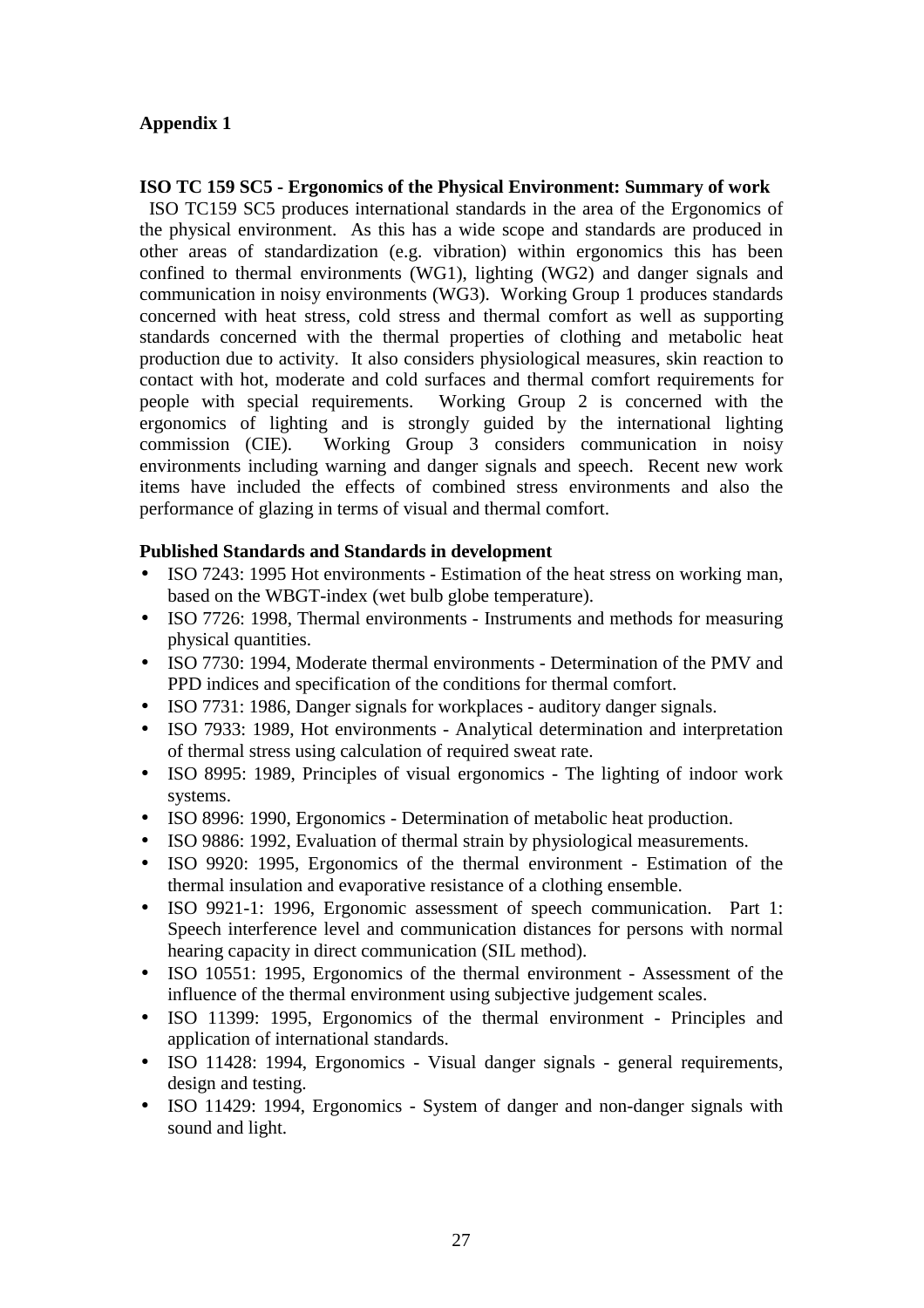## **Technical Reports**

• ISO TR 11079 (Technical Report): 1993, Evaluation of cold environments - Determination of required clothing insulation, IREQ.

## **Current work programme**

### **Ergonomics of the thermal environment - ISO TC 159 SC5 WG1**

- ISO 15742 Ergonomics of the Physical Environment Combined effects of thermal environment, air pollution, acoustics and illumination.
- Revision of ISO 7933: 1989, Hot environments Analytical determination and interpretation of thermal stress using calculation of required sweat rate.
- Revision of ISO 8996: 1990, Ergonomics Determination of metabolic heat production.
- Revision of ISO 9886: 1992, Evaluation of thermal strain by physiological measurements.
- Revision of ISO 7730: 1993, Moderate thermal environments Determination of the PMV and PPD indices and specification of the conditions for thermal comfort.
- Revision of ISO TR 11079 (Technical Report): 1993 to an International Standard. Evaluation of cold environments - Determination of required clothing insulation, IREQ.
- ISO DIS 11371 Ergonomics of the thermal environment vocabulary and symbols.
- ISO DIS 12894: 1993, Ergonomics of the thermal environment medical supervision of individuals exposed to hot or cold environments.
- ISO/ NP 13732 Part 1. Ergonomics of the thermal environment methods for the assessment of human responses to contact with surfaces. Part 1: Hot surfaces.
- ISO CD 13732 Part 2. Ergonomics of the thermal environment methods for the assessment of human responses to contact with surfaces. Part 2: Moderate surfaces.
- ISO/NP 13732 Part 3. Ergonomics of the thermal environment methods for the assessment of human responses to contact with surfaces. Part 3: Cold surfaces.
- ISO NP 14405: Ergonomics of the thermal environment Evaluation of the thermal environment in vehicles.
- ISO NP 14415: Ergonomics of the thermal environment Application of international standards to the disabled, the aged and other handicapped persons.
- ISO NP 15265: Ergonomics of the thermal environment Risk of stress or discomfort.
- ISO NP 15743: Ergonomics of the thermal environment Working practices for cold indoor environments.

## **Lighting - ISO TC 159 SC5 WG2**

• Revision of ISO 8995, 1989: Principles of Visual ergonomics - The lighting of indoor work systems.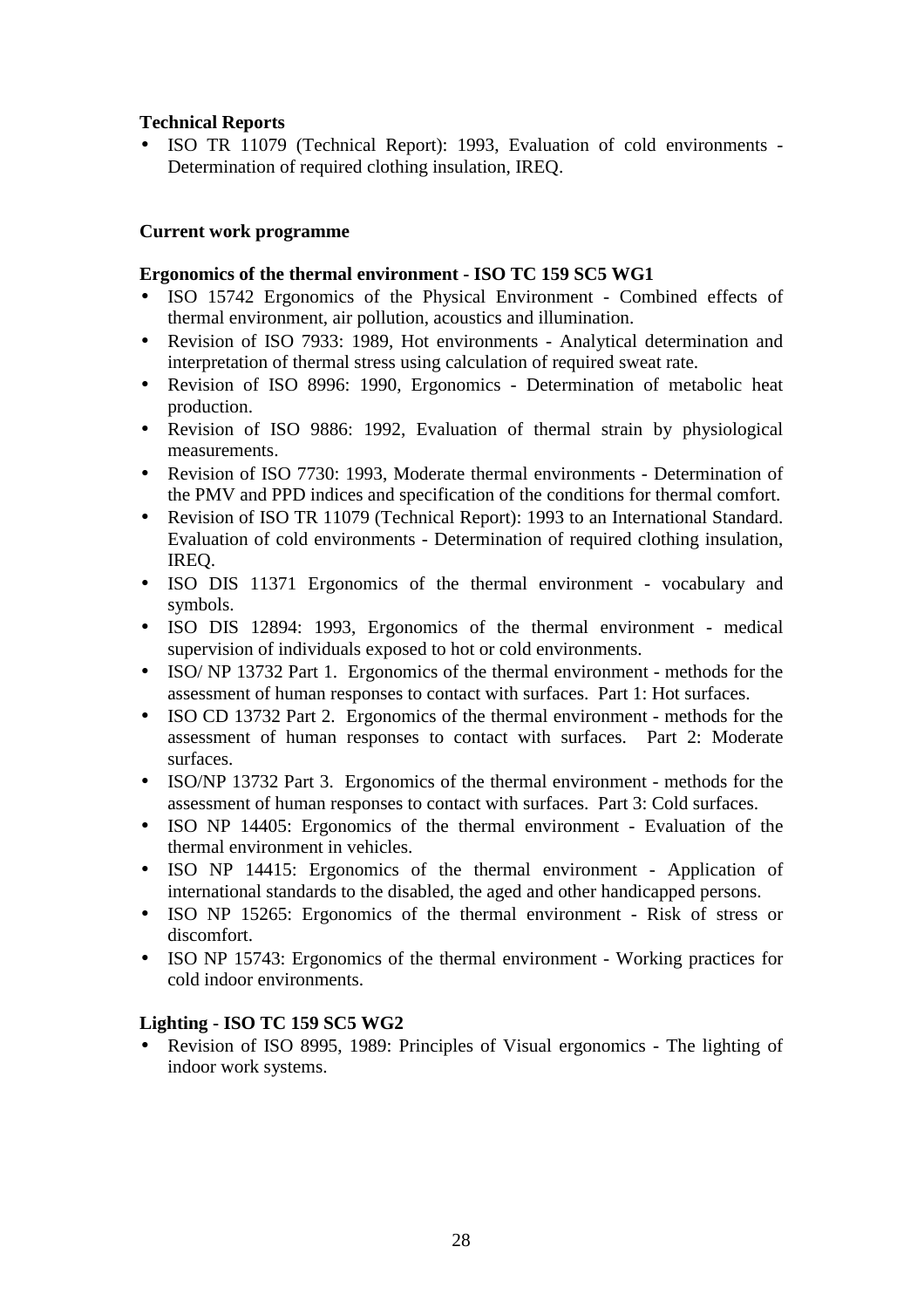## **Danger signals and communication in noisy environments - ISO TC 159 SC5 WG3**

- ISO 9921: Ergonomic assessment of speech communication in noisy environments - revision of Part 1 and to include Parts 0, 2 and 3. Principles, criteria, prediction and assessment.
- Revision of ISO 7731: 1986, Danger signals for workplaces auditory danger signals.

## **Appendix 2**

#### **ISO 7726: Thermal environments – instruments and methods for measuring physical quantities**

ISO 7726 provides a specification of instruments for measuring the thermal environment. The environmental measures are used in the thermal comfort assessment method (e.g. ISO 7730). The required accuracy of the measures is provided as well as the operating range and response time of the measuring instruments. Descriptions of instruments, principles of the measurement and practical precautions are described. Naturally, the accuracy of the environmental measures as well as practical issues of where and when to measure the environment will contribute to the effectiveness of any thermal comfort assessment.

## **ISO 10551: Ergonomics of the thermal environment – Assessment of the influence of the thermal environment using subjective judgement scales**

If thermal comfort is a psychological phenomenon, then it is most accurately assessed using subjective judgements. Where the population of interest is available or to complement the analysis of ISO 7730, subjective assessment scales can be used to assess thermal comfort. ISO 10551 presents the principles and methodology behind the construction and use of subjective scales. Five types of scale are presented: perceptual, affective, preference, acceptance, and tolerance.

## **ISO TS 13732: Methods for the assessment of human response to contact with surfaces - Part 2: Human contact with surfaces at moderate temperature**

Where the skin is in contact with solid surfaces at moderate temperature (around 10 to 40 °C) people will feel a sensation from hot to cold which will influence thermal comfort responses. ISO TS 13732 Part 2 (Parts 1 and 3 cover hot and cold surfaces respectively) is a technical specification (not a full standard but a preliminary version, due to uncertainty in the data or method, which may become a future standard) that 'presents principles and methods for predicting the thermal sensation and degree of discomfort for people where parts of the body are in contact with solid surfaces at moderate surface temperatures'. Responses to contact with the feet (heated floors) and hands are considered in detail.

## **ISO 14505 Parts 1 to 4: Ergonomics of the thermal environment: Thermal comfort in vehicles**

This proposed four part standard is under development. It is primarily concerned with the assessment of thermal comfort in vehicles. Part 1 presents the principles and methods of assessment and considers the applicability of other thermal comfort standards to vehicle environments. Part 2 is concerned with the determination of the